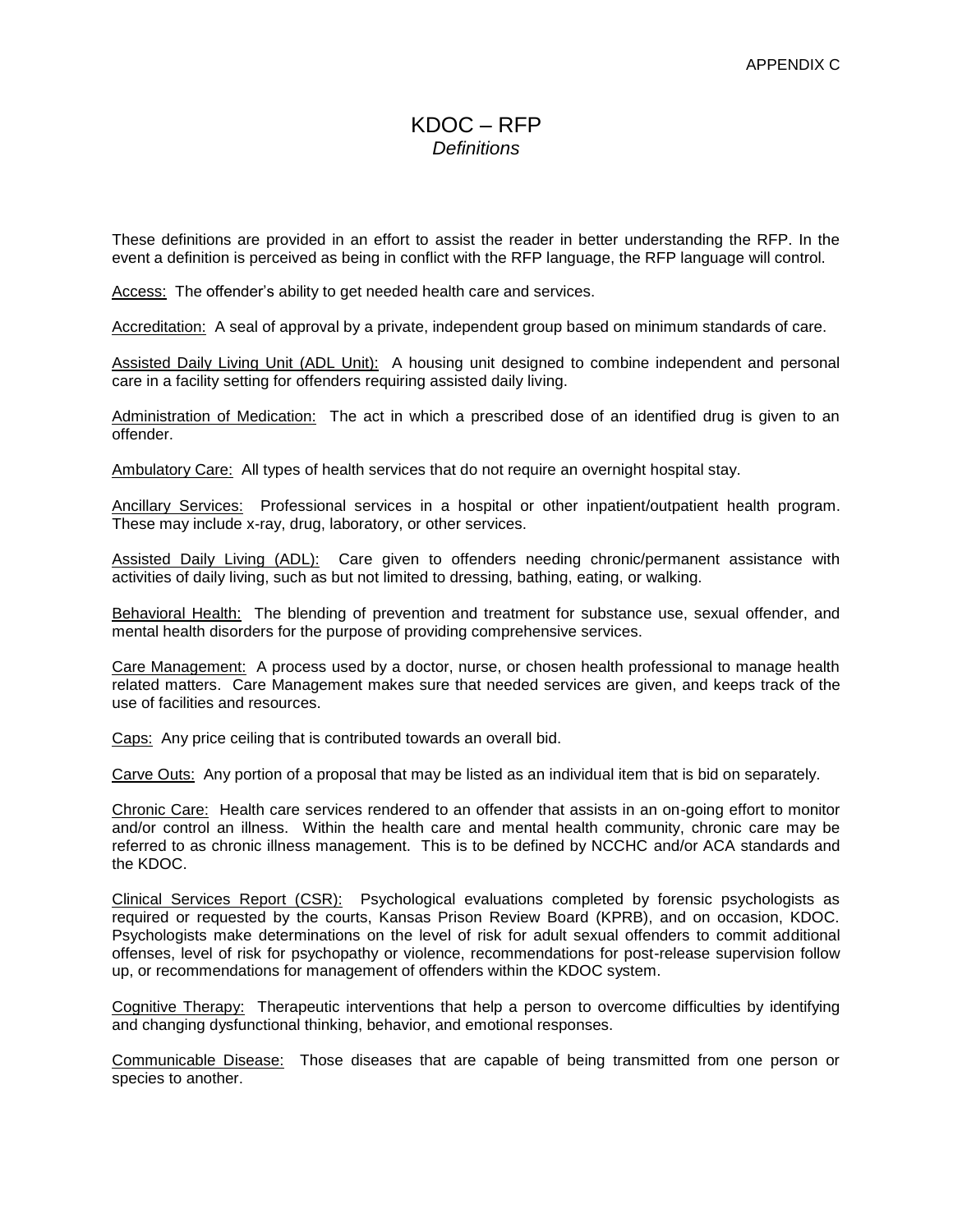Comprehensive Quality Improvement (CQI) Program: A program to improve both service and access to offenders. It is designed to monitor and evaluate the quality and safety of healthcare services delivered in a clinical setting through outcome measurements and reporting criteria.

Contractor: The company that provides administrative and clinical health care services for the KDOC.

Convalescent Care: Health care services rendered to an offender to assist in recovery from an illness or injury.

Crisis Intervention Teams (CIT): Teams that are designed to improve the way facilities respond to people experiencing mental health crises. They are built on strong partnerships between security, mental health providers, and others who are affected by mentally ill offenders.

Curriculum Vitae: A personalized short account of one's career and qualifications.

DEA-Controlled Substance: Drugs regulated by the Drug Enforcement Administration under the authority of the Federal Controlled Substances Act.

Dental Examination: Includes the taking or review of the offender's dental history, charting of teeth examination, explorer, and adequate illumination and x-rays if needed for diagnosis.

Dental Screening: Part of the initial health appraisal includes visual observation of the teeth and gums.

Detoxification: The process by which an individual is gradually withdrawn from a drug by the administration of detoxification drugs, or through close clinical monitoring and treatment of symptoms of withdrawal during the detoxification process.

Direct Observational Therapy (DOT): Medication that is administered to an offender and observed by licensed healthcare staff.

Director of Health Care Compliance (DHCC): Directs healthcare services including oversight and direct management for all incarcerated adult and juvenile individuals within the Kansas correctional system.

Disaster Planning and Drills: Health aspects of the disaster plan, among other items, includes the triaging process, designation of triage areas, and practicing through planned drills.

Dispensing of Medication: System of delivery and storage of, and accounting for drugs from the source of supply to the facility drug rooms or to the point of storage at which they are administered to the offender.

Ectoparasites: Parasites that live on the skin of a host.

Electronic Health Records (EHR) System: A database that collects offender health information including, but not limited to; offender demographics, progress notes, problem lists, medications, vital signs, past medical history, immunizations and more data which creates an electronic repository portable to transfer information to other health entities in accordance with the Affordable Care Act.

Emergency Care: Care for an acute illness or unexpected health care need that cannot be deferred until the next scheduled sick call or clinic without risk to life, limb, or sight.

Evidence Based Practices (EBP): Therapeutic interventions for which there is consistent scientific evidence that show improvement in offender outcomes.

Facilities: Correctional institutions in Kansas under the supervision of wardens in Ellsworth (ECF), El Dorado (EDCF), Hutchinson (HCF), Lansing (LCF), Larned (LCMHF), Norton (NCF), Topeka (TCF), and Winfield (WCF) and Superintendent at Topeka (KJCC) Juvenile institution. Facility locations are not limited to these cities.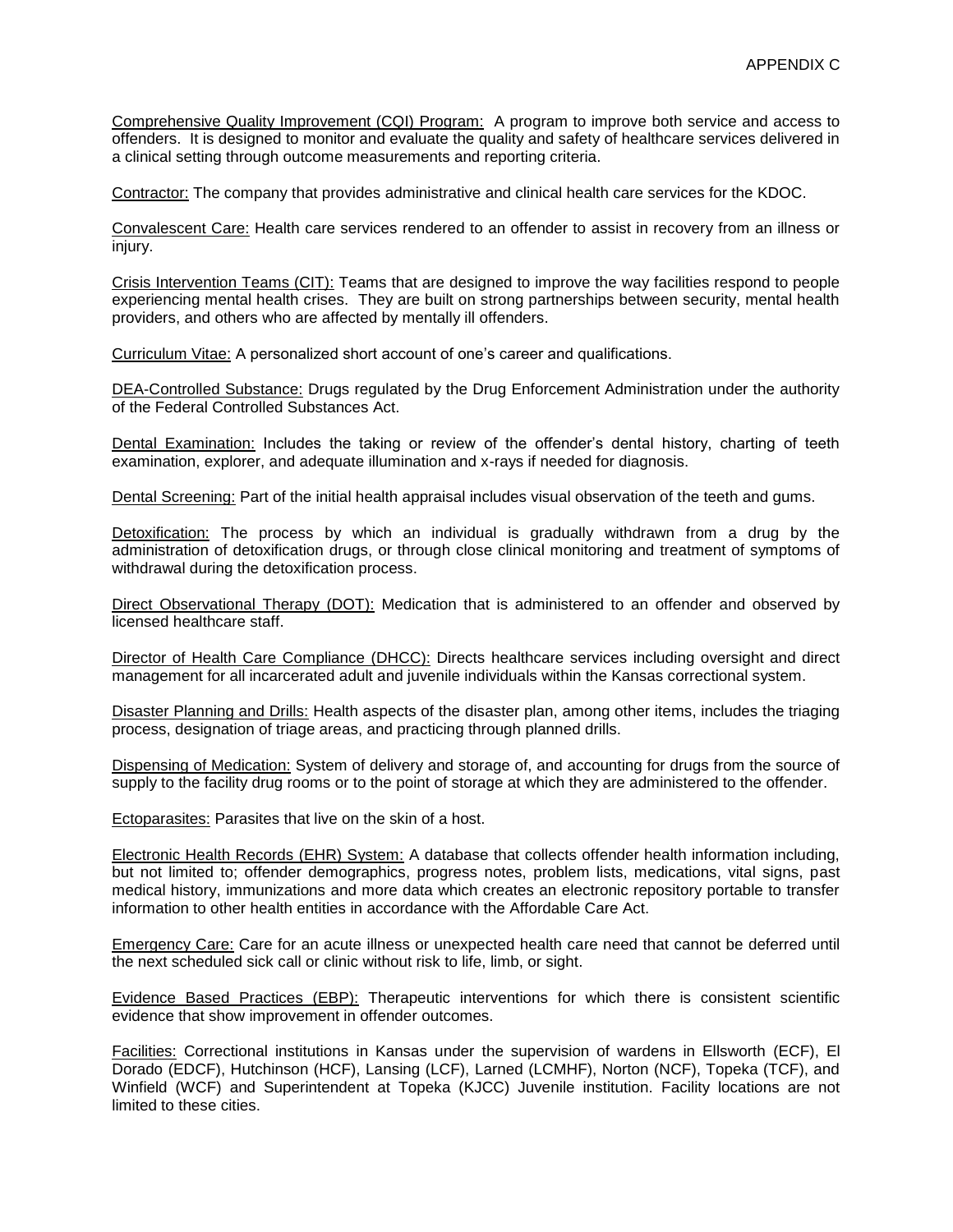Formulary: A list of certain drugs and their proper dosages approved by the Regional Medical Director and the Regional Pharmacy Consultant/Director that are considered the primary drug of choice for Health Care Practitioners.

General Orders: Written manifestations of facility policies and procedures, and, as directives signed by the Warden, they establish policy or effect procedures. Routine matters concerning daily operations within a single department and not affecting other departments shall not be designated as General Orders.

Grievance: The process in which an offender appeals a decision. These shall be answered in a timely manner to ensure that delay will not impose additional hardship upon the offender or unnecessarily prolong a misunderstanding.

Health Assessment: The process whereby the health status of an offender is evaluated. The extent of the health assessment, including medical examination after obtaining health history contains at least the items noted by the NCCHC.

Health Authority: The individual delegated the responsibility for the facility's health care services, including arrangements for all levels of health care and the ensuring of quality and accessibility of all health services provided to offenders, usually, in the KDOC system. The Health Authority is assigned to the Health Services Administrators.

Health Care Practitioner (HCP): Individuals who are licensed as a MD, DO, APRN, or Psychiatrist.

Health Care Provider: A doctor, nurse practitioner, health care professional, or health care facility.

Health Information Technology (HIT) committee: An oversight of performance review of hardcopy and EHR systems in all clinical practice areas. This committee is to be co-chaired by the KDOC Chief Information Officer and the DHCC or designees.

Health Resources and Services Administration: A Federal resource administration that guides all human health services.

Health Services Administrator (HSA): A person, who by education, or experience, or certification, is capable of assuming responsibility by arranging for all levels of health care and proving quality and accessibility of all services provided to offenders.

Health Services Report (HSR): Indicates the number of offenders receiving health services by category as well as other pertinent information (e.g. operative procedures, referrals to specialist, ambulance services).

Infirmary: An area established within the confines of a correctional facility in which organized healthcare and services are maintained and operated to accommodate offenders for the express and implied purpose of providing skilled nursing care for persons who are not in need of hospitalization, but require medical provider monitoring and specialized services.

Informed Consent: The agreement by the offender to a treatment, examination, or procedure after the offender receives the material facts regarding the nature of, consequences of, risks of, and alternatives to the proposed treatment, examination, or procedure. The right to refuse treatment is inherent in this concept.

Initial Health Assessment: The first health assessment on an individual who has been out of a KDOC facility greater than 90 days or has not ever been into the KDOC system before.

Internal Management Policy and Procedures (IMPP): The KDOC official written position on particular issues regarding operations and the detail, sometimes in sequence, of how the policy is to be carried out.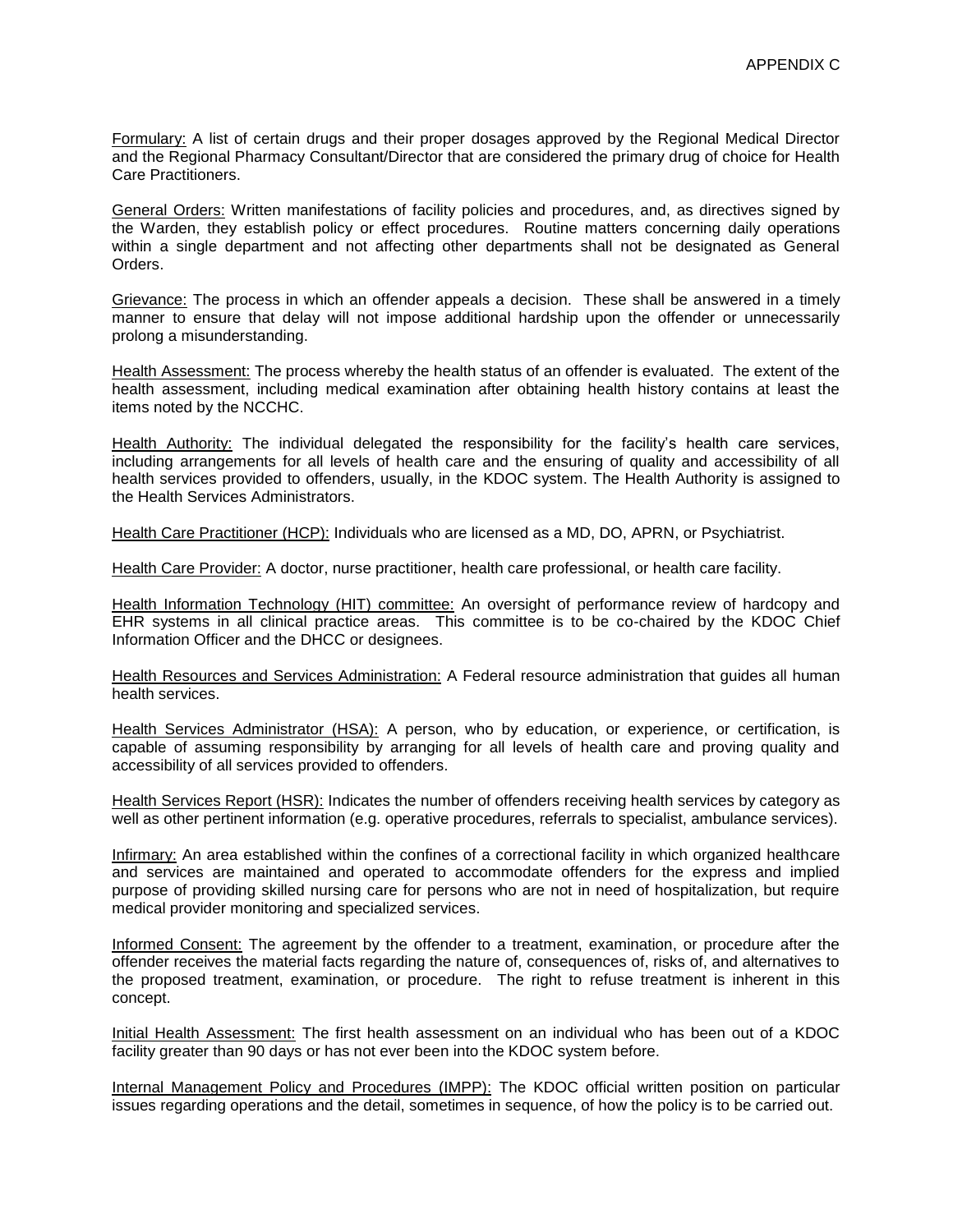Individualized Reintegration Unit (IRU): Designated housing for individuals with a severe & persistent mental illness/serious mental illness who require separate housing with increased medical and mental health services, and who may be actively symptomatic. These individuals are managed by a Multi-Disciplinary Services Team and each individual has a prescribed Behavioral Health Treatment Plan outlining the nature of treatment services that are provided through controlled movement and enhanced management. Treatment is focused on symptom stabilization and skills building.

Juvenile Justice Information Systems (JJIS): An information system that provides juvenile information collection through juvenile correctional facilities, community case management, regional intake and assessment centers, and correctional and program events of other pertinent state and local agencies. JJIS serves as a central source for all juvenile justice information within the state.

Kansas Department of Corrections (KDOC): An agency of the Executive Branch of the State of Kansas responsible for adult and juvenile community, correctional, and parole services.

Kansas Department of Health and Environment (KDHE): An agency of the Executive Branch of the State of Kansas whose mission is to protect and improve the health and environment.

Keep-On-Person (KOP) Medications: Medications that offenders will be given the privilege of being responsible for themselves by order of an HCP.

Medication Assisted Treatment (MAT): Medications such as buprenorphine or methadone used to assist offenders with drug addictions control their cravings for street drugs

Medical Administrative Committees (MAC): A meeting to report and discuss any medical problems and/or unusual incidents once a month with facility administration and contract provider.

Medically Necessary: Services or supplies that are proper and needed for diagnosis, or treatment of a medical condition, are provided for the diagnosis, direct care, and treatment of a medical condition that meets the standards of health care practice in the health care community of a local area; and are not mainly for the convenience of the offender or physician.

Mental Health Treatment: The evaluation and treatment for a mental disorder.

Monitoring Services: The process of ensuring that high-quality health care services are being rendered in the facility by all providers. The monitoring is accomplished by on-site observation and review.

Offender Management Information System (OMIS): A centralized database maintained through the KDOC that pertains to all aspects of an incarcerated individual.

Oral Hygiene: The standard definition includes clinical procedures taken to protect the health of the mouth and chewing apparatus, minimum compliance is met by instruction in the proper brushing of teeth.

Oswego Correctional Facility: A KDOC facility located in Oswego, KS and operated under the direction of the EDCF warden. This facility's current mission is to house offenders with limited ADL.

Outpatient Request (OPR): When a specialty service from an outside provider is deemed necessary by an HCP. This request is processed through the utilization management process and managed by the Regional Medical Director.

Penalty: Monetary sanctions initiated by the KDOC as outlined in the RFP language.

Performance Based Medical Standards (PBMS): A program for agencies and facilities to identify, monitor and improve treatment services provided to incarcerated offenders using national standards and outcome measures.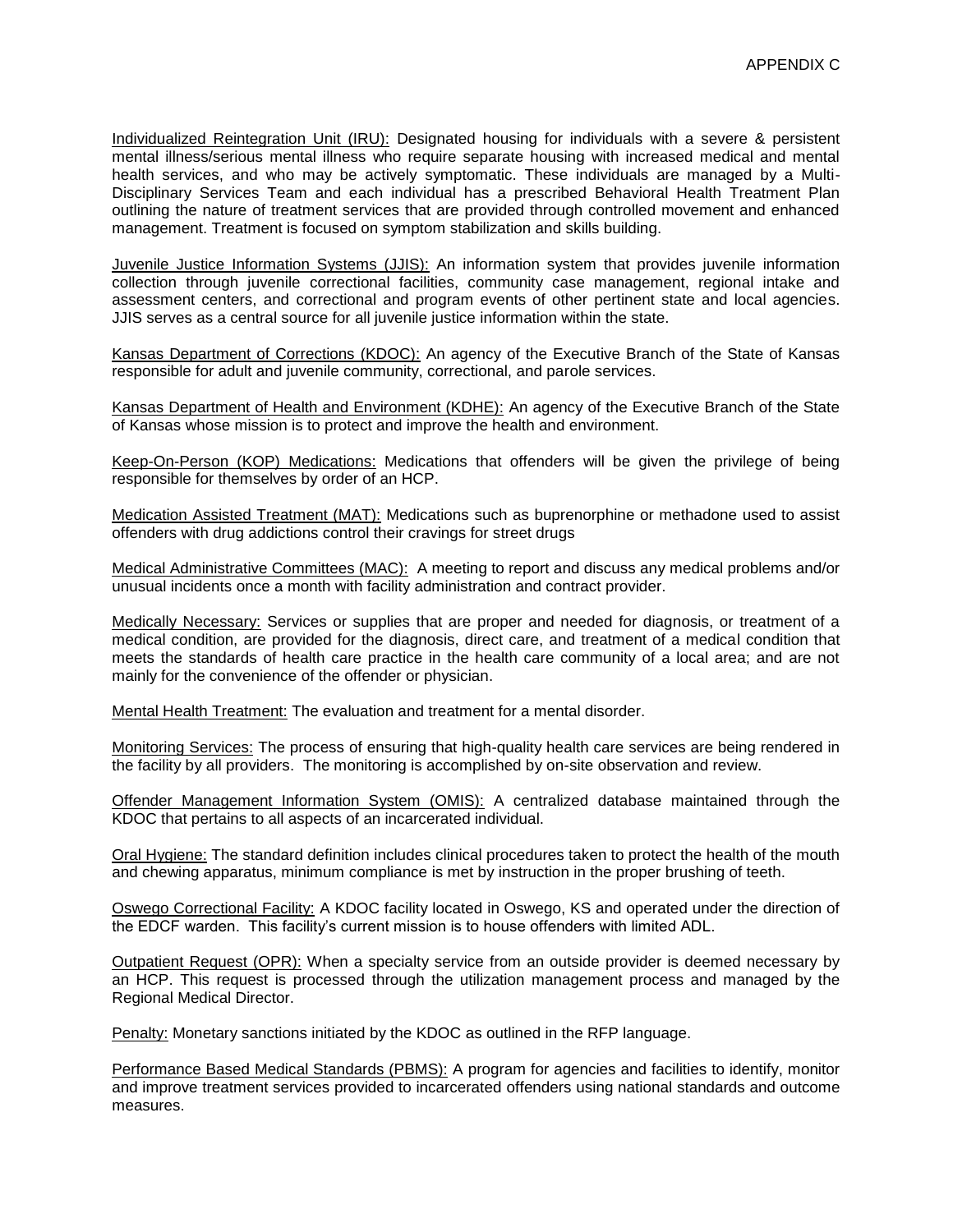Performance Bond: A payment to secure performance of the contract, secure payment to those in connection with the proposal, and to ensure the contractor fulfills the terms of the contract.

Performance Guaranty: A security deposit paid by the contractor for goods and services provided to the KDOC.

Pharmacy and Therapeutic Committee: An advisory group composed primarily of staff physicians and the pharmacist which serves as the communication link between the medical staff and the pharmacy. Service is to include representatives of the Department of Correction and the contract.

Physical Therapy: The treatment or management of physical disability, malfunction, or pain by exercise, massage, hydrotherapy, etc., without the use of medicines, surgery, or radiation.

Policy: A written official position on a particular issue related to an organization's operations.

Prison Rape Elimination Act (PREA): An act that mandates increased action and accountability from correctional staff in the prevention and intervention of inmate sexual assaults**.** 

Procedure: Describes in detail, sometimes in sequence, how a policy is to be carried out.

Protocols: Written instructions for physicians and nurse practitioners which have been approved by a state regulatory board or by the responsible health care authority for the prison system.

PULHEX: A system for medical classification rated by a number system for offenders based on the military physical profile systems.

Qualified Health Care Professional: Includes physicians, nurse practitioners, nurses, psychiatrists, and others by virtue of their education, credentials, and experience are permitted by law to evaluate and care for the medical health needs of the offender.

Qualified Mental Health Professional: Includes clinical social workers, psychologists, professional counselors, nurse practitioners, psychiatrists and others who by virtue of their education, credentials, and experience are permitted by law to evaluate and care for the mental health needs of offenders.

Quality Improvement Committee: A multi-disciplinary group of health providers working at the facility (the responsible physician and representatives of other departments) who meet on a fixed schedule to systematically monitor and evaluate the health care services provided.

Release of Information (ROI): A statement signed by the offender authorizing a specified entity to divulge the offender's healthcare information to a different specified entity.

Receiving Screening: A system of structured inquiry and observation designed to prevent newly arrived offenders who pose a health or safety threat to themselves or others from being admitted to the facility's general population and to identify those newly admitted offenders in need of health care. This process is also referred to as initial or intake health screening.

Reception and Diagnostic Unit (RDU): The intake assessment and evaluation units located at either EDCF for men, TCF for women, and KJCC for juvenile offenders.

Release Plan: The offender's proposed treatment, medications, and other important information that needs to be provided to a contact in the community upon the release of the offender.

Request for Proposal (RFP): A solicitation geared towards vendors, delivered from the Kansas Department of Corrections for negotiation of a comprehensive healthcare contract.